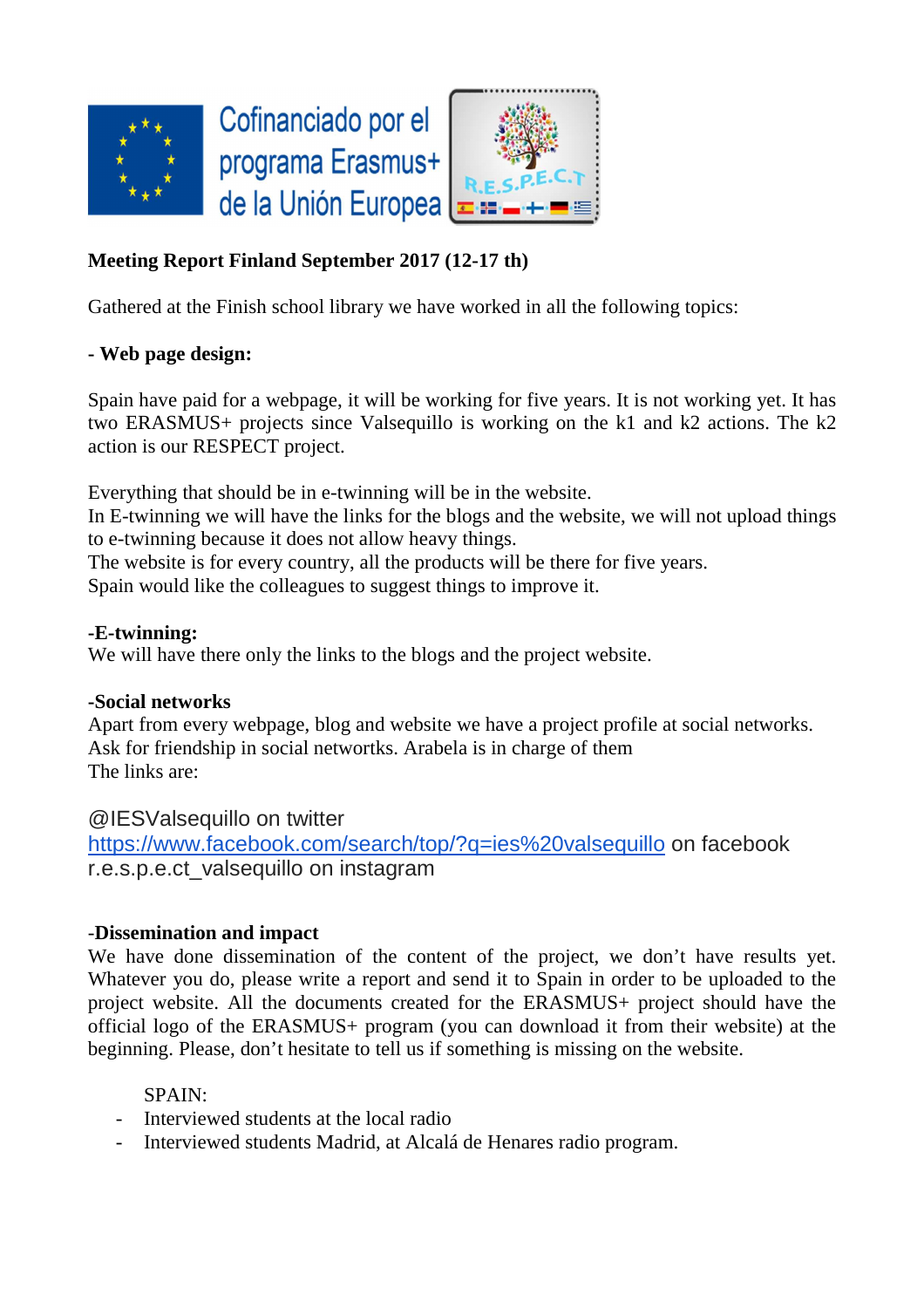- Antena 3 TV program: they were interviewed and they will be again on TV before going to Germany. They are very interested about how German teachers work with refugees.
- CEP meetings: meeting for teachers in the south east of Gran Canaria. The students were explaining what we are doing.
- Radio program at the local dialer after coming from Poland.
- Mediation role play in Torrejón de Ardoz (Madrid). The students showed how to work with problems and solve conflicts. They have showed this also to the teachers.
- An agreement with the Town Hall of Valsequillo where we mentioned every methodology.

The students are going to be taken to other schools as well. This year will be the students' year.

FINLAND:

- The school website

They cannot get to the radio or TV.

POLAND:

- Interviewed Barbara and students. There were students from each country. It was on the radio program.
- Tamara and Barbara were in a teacher's meeting where they gave a presentation. A teacher in the meeting asked for help to apply for an Erasmus+ project.

Please, send a report and pictures and the presentation to Spain.

ICELAND:

- Students presented to other students
- Meeting with local authorities
- They are writing an article for the local and maybe national newspaper.

## GREECE:

- Website for the program
- They went to special centres with the students
- They had an interview with the local authorities to help students with special needs, refugees.

They could sign an agreement. They could publish the interview in the newspaper.

#### GERMANY:

- There is a website of the school with the activities.
- They tried to contact the local paper and TV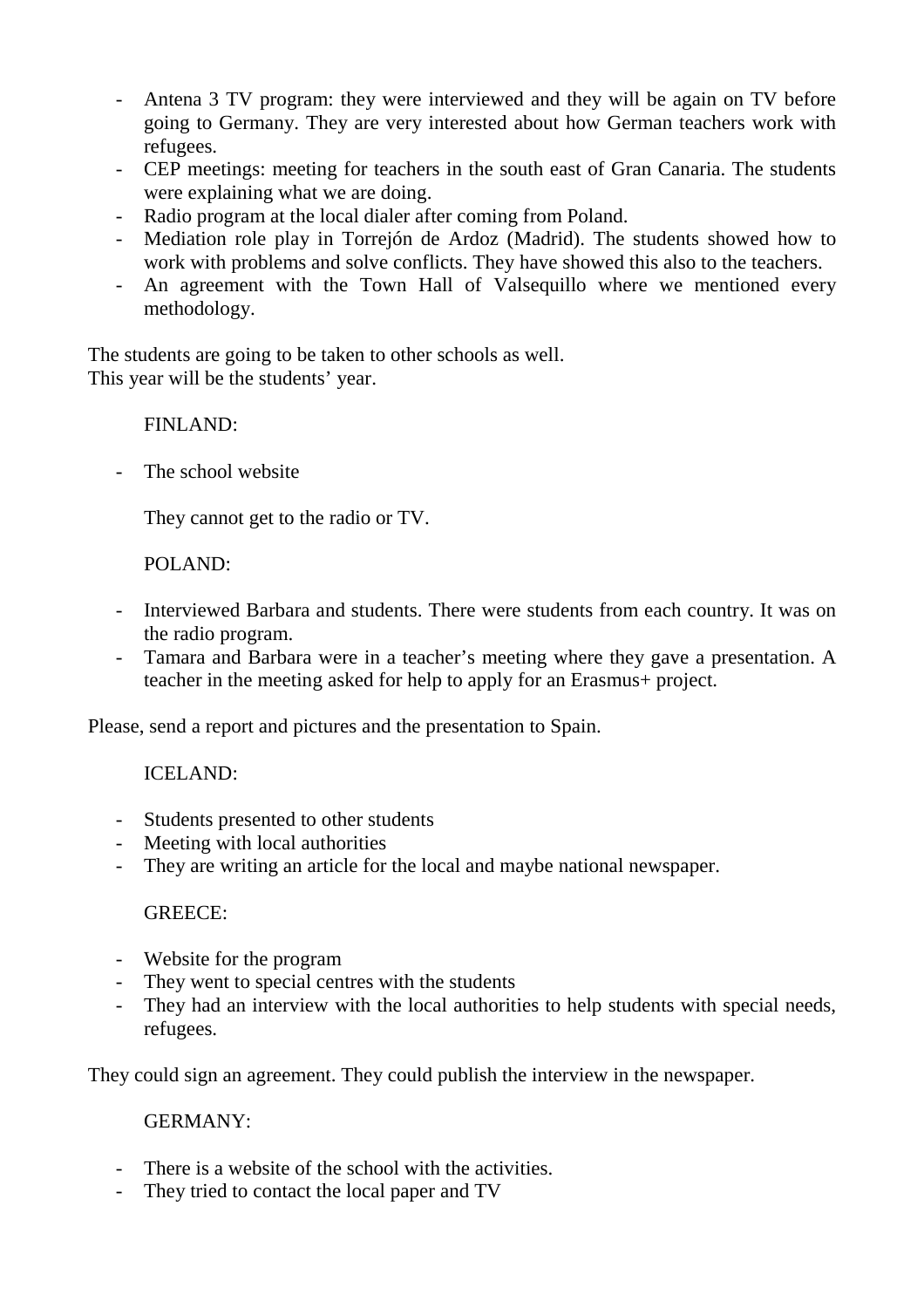- They have an agreement with local authorities.
- Agreement with parents.

### -**Quality control**

Last June Spain had an inspection. They said 15 days before we should have everything in order. They asked for every single thing. We should have the mobility tool updated, all the meetings should have a report with the attendants, the order of the day and all the things which have been told. All the notifications of your national agency, all the boarding cards and receipts. Everything related to the project. They put lots of emphasis in the dissemination and the impact. Everything we said should be done.

#### **-What should have been done in Poland:**

Each country should have presented the activities in Poland. They should have explained, how they work.

It was agreed only 18 activities will be enough, that is not the case.

The activities should not be only for bullying. We have to avoid early school leaving, with disable activities.

The bank resource is not to create new things, it is to share the things you do with your students. To show how you work with the students.

It doesn't matter if it is maths or physics and chemistry.

We are 6 countries, 5 activities per country and per year should be done.

Not complicated things, something simple.

What you do, how you do it, how it helps.

It might help a teacher who wants to put it in practise.

You can follow the form. The thing is that another teacher could be able to put this activity in practise in his/her school.

## Deadline: Before Christmas

 we have to put into practise one activity of another country and write a report and with results, and with pictures if it is possible. An aim of the project is to share. To upload results on the website. By the end of november.

Erja should send a message if they upload something new.

So, you should:

1.- look all the activities

2.- you try one, only one per term!!

- 3.- make a report
- 4.-upload it

We should have done three of them at the end of the second year of the project.

Deadline: All the activities should be there in the resource bank by April (10th)

After Christmas and before Easter we try another one. After Easter and before Summer another one.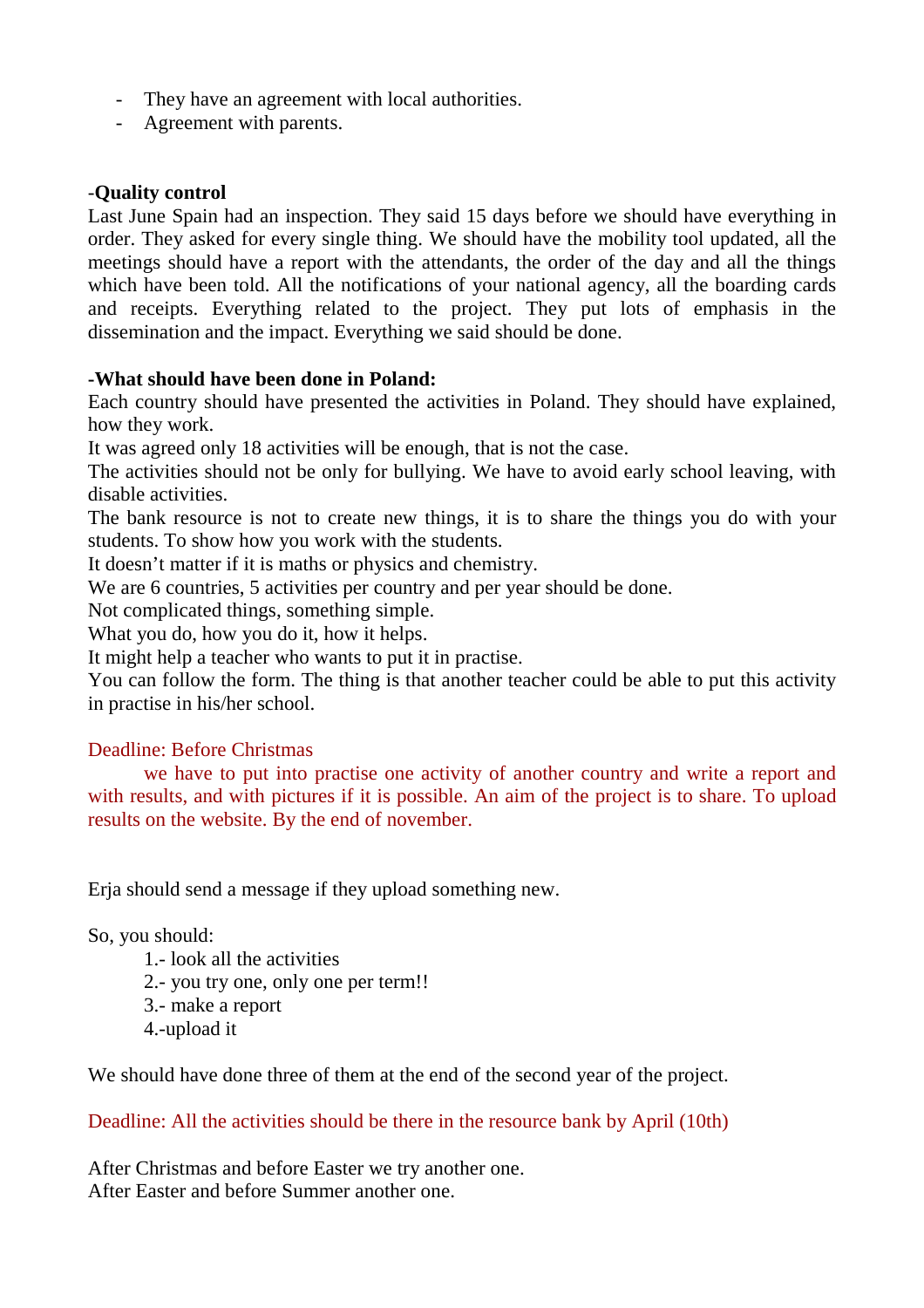To see how it works with the students.

## - **Dates in Germany**

From the 8th to the 13<sup>th</sup>14th November, depending on how many travelling days you are allowed

We begin on the 9th and the  $13<sup>th</sup>/14th$  will be travelling day.

- Check if your national agency allows you to have more than one travelling day
- You have to say the starting day and the last one in the mobility tool.

 The official days should be there, if you want to spend more days it is up to you. In the certificate we will have from 9th to 14th

-Germany is managing the accommodation.

- Program in Germany has been accepted. But maybe we will need more meetings for students.

The students should be the main protagonists.

Each country is expert in some methodology to avoid bullying, integrate refugees, to avoid early school leaving…

Finland: KIVA Iceland: ART Poland: DRAMA Greece: they will learn all the methods Spain: mediation Germany: refugees integration method

Every country should send a list of the students involved in the project this year. Only the ones who are going to work this year in the project. Name, surname and ages.

Deadline: 1st week of October

There is going to be working teams and each one will be formed with at least one student from each country, if possible.

Each student should know every methodology for each country

We are going to create the Decalogue. But it is not only to write a sentence. If it happens to you, you should know how to act. They also will put into practise the methodology. All the methodologies should be balanced.

1.- To create the groups

 2.- They begin the conversation and it will be decided which tool they are going to use for this (whatsapp, google docs or skype…)

3.- There should be a teacher, in every group who acts in case it is needed.

 The conversation will be a proof, a written proof of what students have been doing. In Germany they will continue working after one month talking. Each group will work in teams.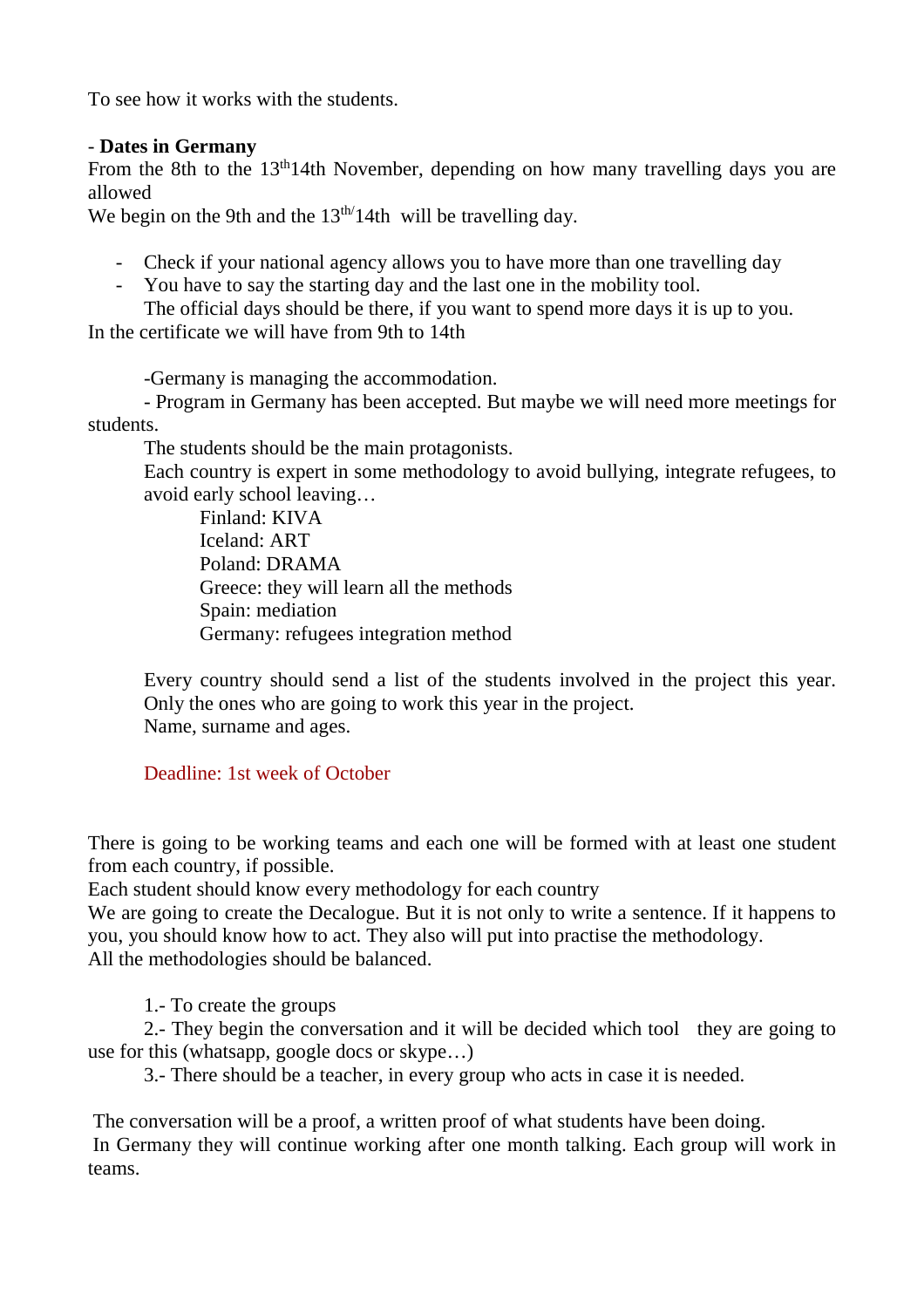Finland is in charge to decide the format of the Decalogue. We should have something recorded of the students, role play final product.

Final product:

- An explanation with the conversation of the students
	- Recording of the roleplay
	- Decalogue

In October the students will just talk. They will work in the project in Germany. They don't have to finish it there. It is for March in Gran Canaria to just put it in practise. THE MOST REPRESENTATIVE IN THE STUDENTS MOBILITIES ARE THE STUDENTS.

## **- Dates meeting Gran Canaria.**

From the 27th (travelling day) to 4th March.

Accomodation for GC: Iceland: hotel in Las Palmas Germany: Las Palmas Finland: Las Palmas Poland: Valsequillo? Greece: they don't know yet

## **- Second year: Duties and tasks second year with deadlines**

13. September 2017: Second transnational meeting in Finland to review the intermediate report and begin the procedures of the second year project. Finland will show how they work with Kiva so that the other countries can follow the example.

14. October 2017: Presentations on discussions about bullying in the six countries and the effects they have on them.

To review the results of the questionnaire for all to take topics for the decalogue.

15. November 2017: Second meeting with students in Germany. The creation of a committee of students and teachers who will follow the Kiva procedure to combat bullying.

16. December 2017: Making and sending Christmas cards, with pictures of the receiving and making the cards. Upload to the webpage. Deadline: 7th of December (to send the Christmas cards)

17. January 2018: Cooperative workshops, along with the town council and psychologists, where students will present their conclusions and some suggestions to promote a more ethical community.

The conclusions of the questionnaire should be shown to council and psychologists. The students will explain what they are doing.

Deadline: Report of all this meeting 31/01/18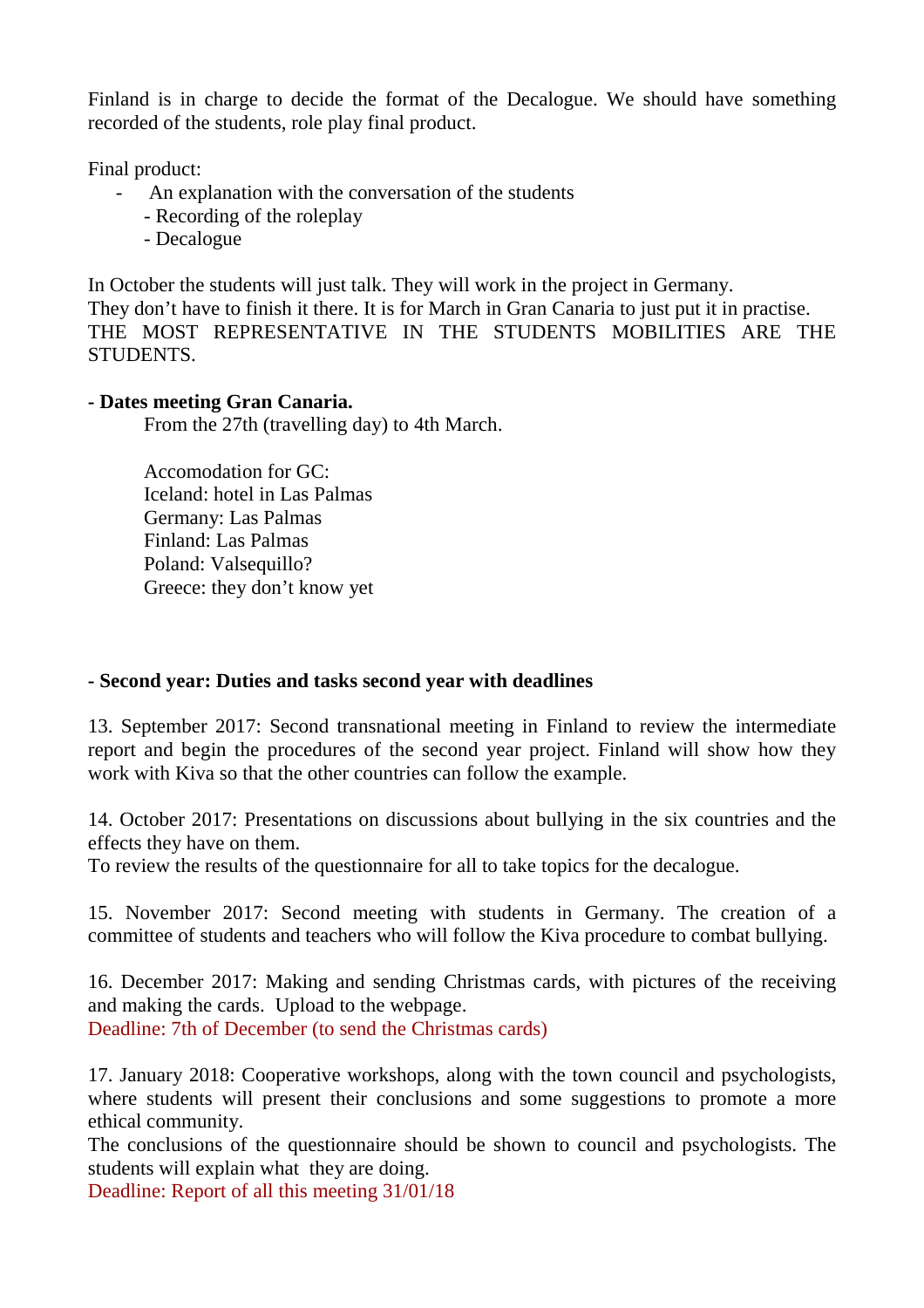18. February 2018: The creation of a planning to be presented at school and at primary schools where students will show how to act morally and to promote a respectful way of life towards others.

To create a presentation, the same for the townhall and for the same school or other schools. With a report of that meeting.

Deadline: before Gran Canaria 23rd to upload it

If you cannot take pictures just take the student's back

19. March 2018:Third meeting (Spain) with students for an exchange of good practices where students will show and share the results of all the work done up to then and the continuation of activities which reinforce the cooperation among the six countries for the exchange of good practices.

Students will show the decalogue with a role play. They explain the procedures and the role play.

Deadline: 3th March results of the second activity put into practise.

20. April 2018: Finland will design of a Do's and Don'ts Decalogue on ethical and moral habits so that students understand that nobody should be discriminated for any reason. The celebration of open doors meetings for parents.

Report of open doors to parents Deadline: 30th April

21. May 2018: Greece will present the second year videos

 Germany will create a questionnaire to verify, check and assess the project results by comparing the initial point and last point.

Poland will give the results of this questionnaire.

Third transnational meeting in Greece. Beginning with the final report.

Dates of Greece: 1st-6th May

**Deadline** for the Greek videos and for the German questionnaire which should be passed to the students by mid of May(18th)

All the countries should pass the questionnaire and send the results to Poland by the 4th June

Poland will send the results 29th/6/18

22. June 2018: Begin filling in the final report, the coordinator will begin the upload the results on the European blog and will begin to check that everything is uploaded on etwinning, blog, webpage

Only the coordinator can upload the results, in Greece everybody will decide wich products are going to be uploaded.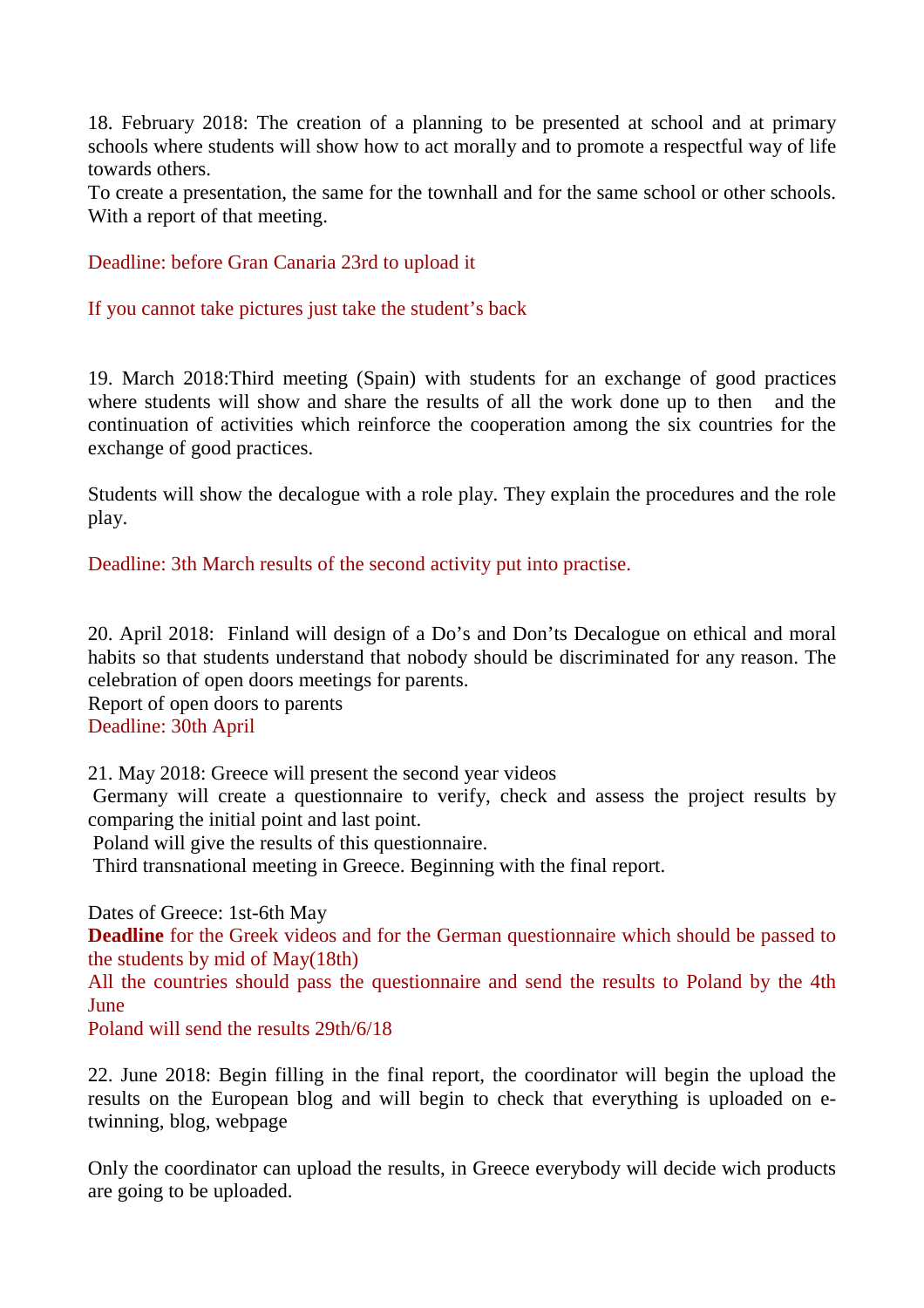23. July 2018: Continue final report. To finish the final report by the end of July Check for the final report when each country should have uploaded the final report (by their own national agency) Every country should have the same, not the dissemination or the impact, yet.

### Deadline:

But you can do it before! When you wish.

24. August 2018: Final

# **Last point: Dissemination**

We will write what we have done so far in our country. You read the Spanish one and adjust it to your country.

#### DEADLINES

| Deadline: Month        | Task                                                                                                                                                                                                                                                           | Country     |
|------------------------|----------------------------------------------------------------------------------------------------------------------------------------------------------------------------------------------------------------------------------------------------------------|-------------|
| 1st week of October    | Every country should send a<br>list of the students involved<br>in the project this year. Only<br>the ones who are going to<br>work this year in the project.<br>Name, surname and ages.                                                                       |             |
| <b>End of November</b> | we have to put into practise<br>activity of another<br>one<br>country and write a report<br>and with results, and with<br>pictures if it is possible. An<br>aim of the project is to<br>share. To upload results on<br>the website. By the end of<br>November. | All of them |
| 7th of December        | to send the Christmas cards                                                                                                                                                                                                                                    | All of them |
| 31th January           | Cooperative workshops,<br>along with the town council<br>and psychologists, where<br>students will present their                                                                                                                                               | All of them |